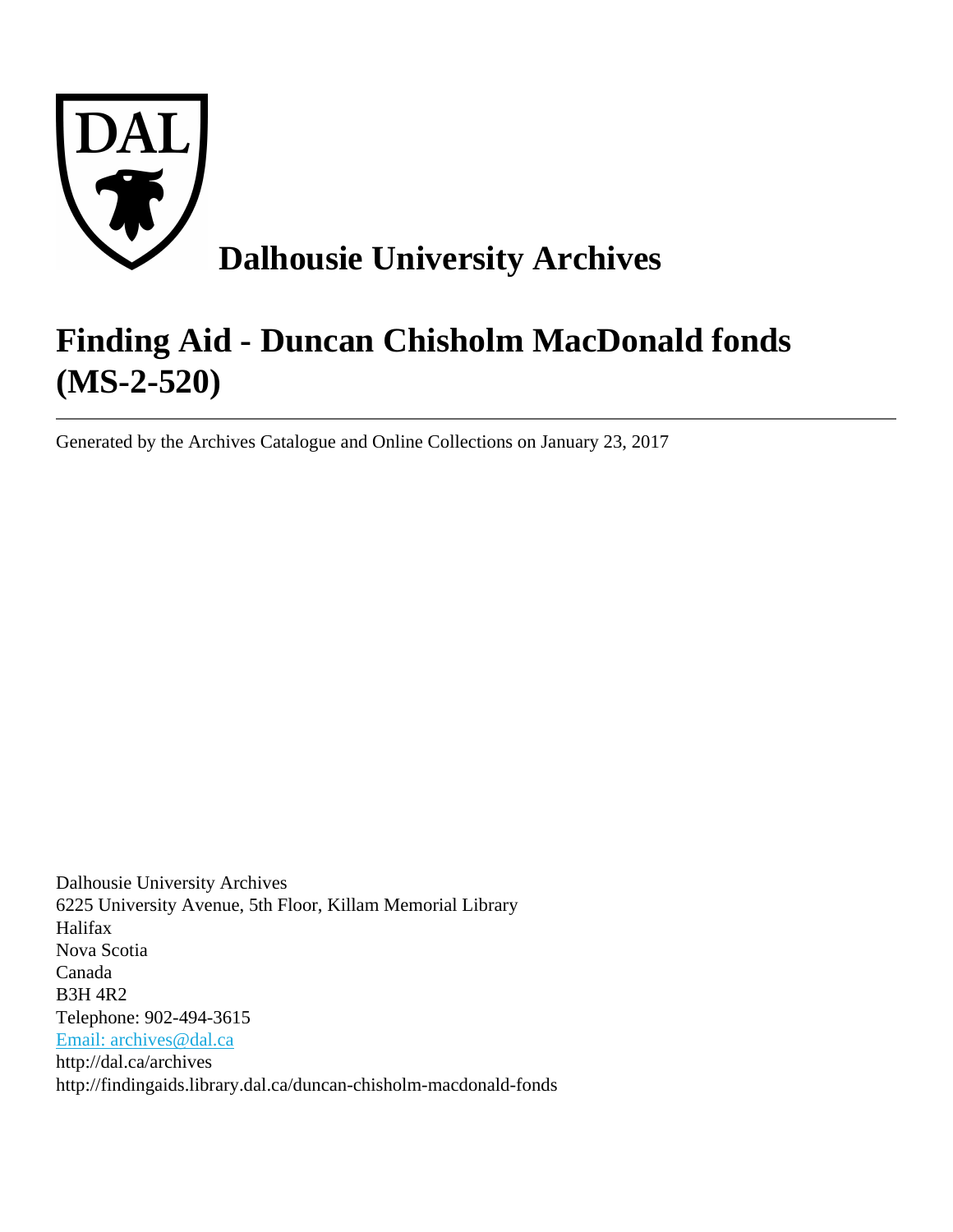# **Table of contents**

| MS-2-520, Box 1, Folders 1-5, Letters from Duncan Chisholm MacDonald to his parents and siblings    |  |
|-----------------------------------------------------------------------------------------------------|--|
|                                                                                                     |  |
|                                                                                                     |  |
| MS-2-520, Box 1, Folders 7-9, Paginated transcript of MacDonal'd's diaries and letters ([197-?])  5 |  |
|                                                                                                     |  |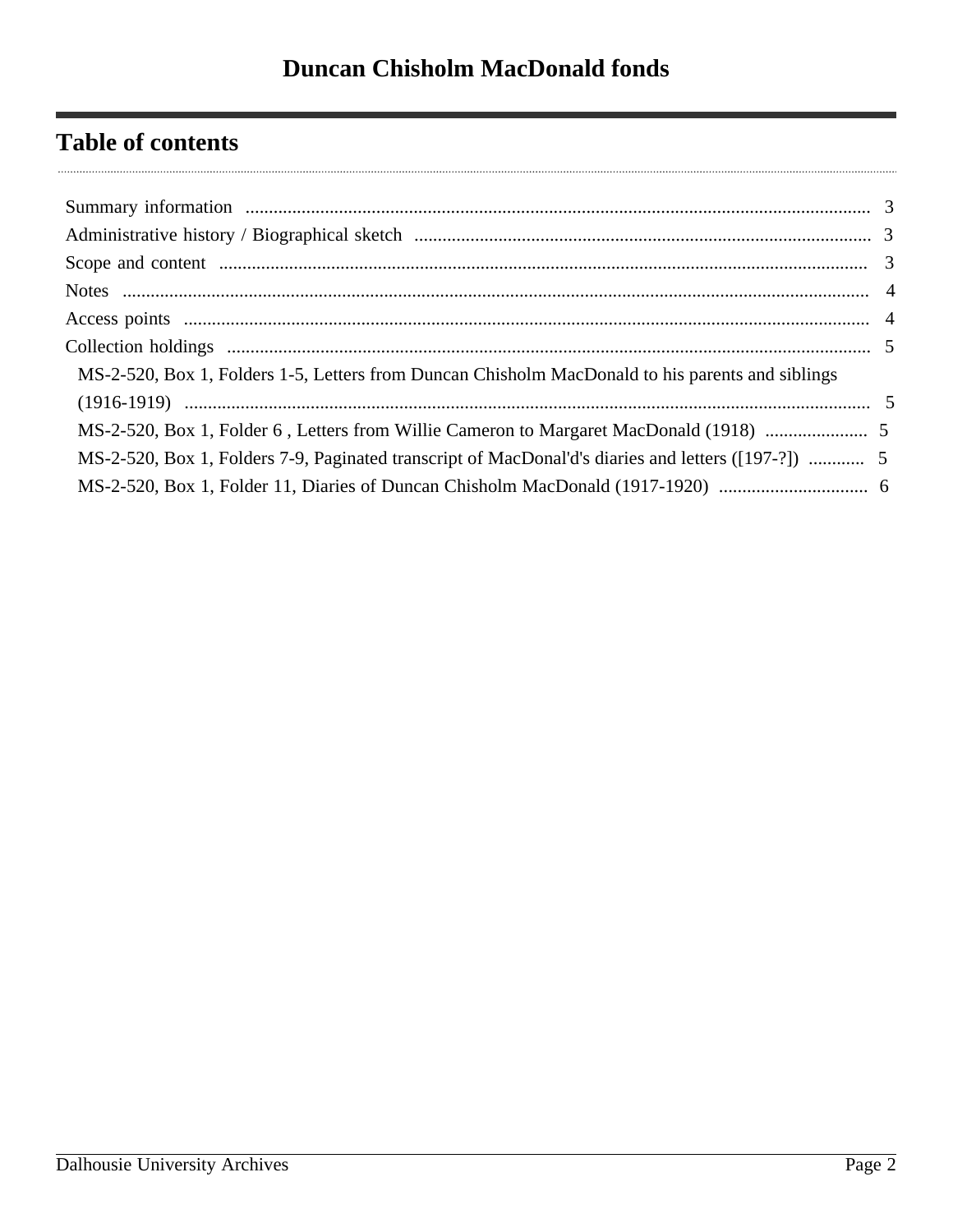# <span id="page-2-0"></span>**Summary information**

| <b>Repository:</b>           | Dalhousie University Archives                                                                                                                                                                             |
|------------------------------|-----------------------------------------------------------------------------------------------------------------------------------------------------------------------------------------------------------|
| <b>Title:</b>                | Duncan Chisholm MacDonald fonds                                                                                                                                                                           |
| Reference code:              | $MS-2-520$                                                                                                                                                                                                |
| Date:                        | 1916-1920, [197-?] (date of creation)                                                                                                                                                                     |
| Language:                    | English                                                                                                                                                                                                   |
| <b>Physical description:</b> | 12.5 cm of textual records (11 folders)                                                                                                                                                                   |
| Note [generalNote]:          | Preferred citation: [Identification of item], Duncan Chisholm<br>MacDonald fonds, MS-2-520, Box [box number], Folder [folder]<br>number], Dalhousie University Archives, Halifax, Nova Scotia,<br>Canada. |

# <span id="page-2-1"></span>**Administrative history / Biographical sketch**

#### **Note**

.

Duncan Chisholm MacDonald was born in River Station, Nova Scotia, on 9 February 1896, the son of John R. and Mary Isabel MacDonald. In 1916, after completing his first year of engineering studies at St. Francis Xavier College, he enlisted in the Canadian Overseas Expeditionary Force, serving as a gunner in the 8th Canadian Siege Battery in England and France from 1916-1918. On his return from the war he attended medical school at Dalhousie University, followed by graduate studies in London, England. After a long career in medicine in small-town Saskatchewan, he retired to Saskatoon, where he was married in 1973 and died in 1976.

#### **Custodial history**

Fonds was donated by Trevor Parfitt (probably a relative of Duncan's niece, I.M. Parfitt) and accessioned by the Archives in 1984.

# <span id="page-2-2"></span>**Scope and content**

Fonds comprises diaries and correspondence written during MacDonald's time in service and include letters to his parents and siblings sent from training camps in Charlottetown, Prince Edward Island and Aldershot, England, as well as Belgium. Transcriptions of this material were written by Mrs. I.M. Parfitt (Margaret MacDonald's daughter); these are annotated and include notes on the family and draft sections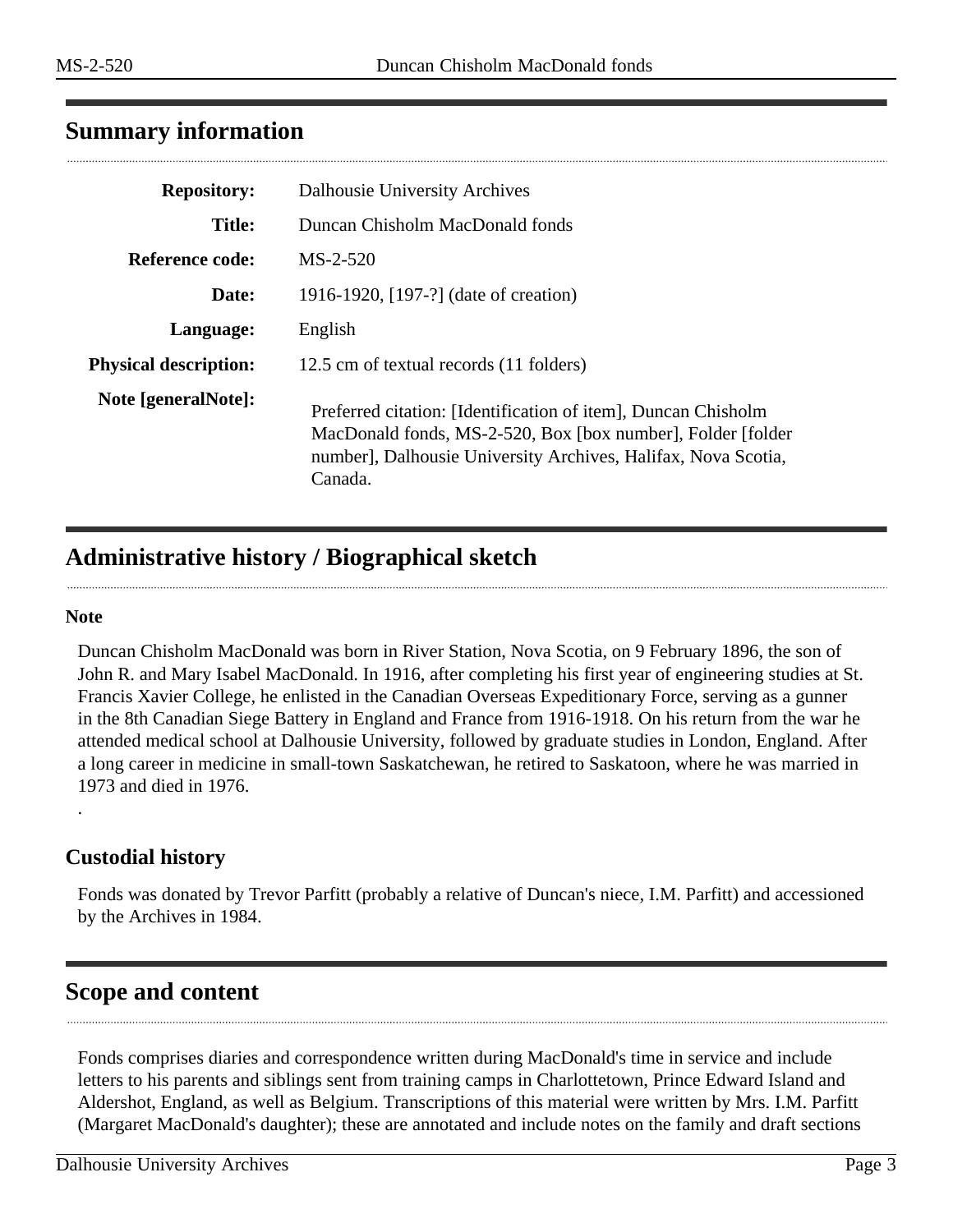of a family biography. Also included in the fonds are letters from Willie H. Cameron to his cousin, Margaret MacDonald, written in 1918 from Halifax and Camp Bramshott, Surrey.

# <span id="page-3-0"></span>**Notes**

#### **Title notes**

#### **Restrictions on access**

There are no access restrictions on these materials. All materials are open for research.

#### **Conditions governing use**

Materials do not circulate and must be used in the Archives and Special Collections Reading Room. Materials may be under copyright. Contact departmental staff for guidance on reproduction.

#### **Related material**

For other diaries and correspondence from World War I see Will R. Bird (MS-2-367), John William George Rhodes (MS-2-598), Brigadier Richard Edward Graham Roome (MS-2-252), and Peter G. Rogers (MS-2-576).

Other fonds with military holdings can be found at http://www.library.dal.ca/DUASC/FindingAids/ Military/.

#### **Accruals**

No further accruals are expected.

#### **Other notes**

• **Publication status**: Published

# <span id="page-3-1"></span>**Access points**

- Dalhousie University. Faculty of Medicine.
- Textual record (documentary form)
- Biographic information (subject)
- Correspondence (subject)
- Diaries (subject)
- Personal archives (subject)
- Transcripts (subject)
- World War, 1914-1918 (subject)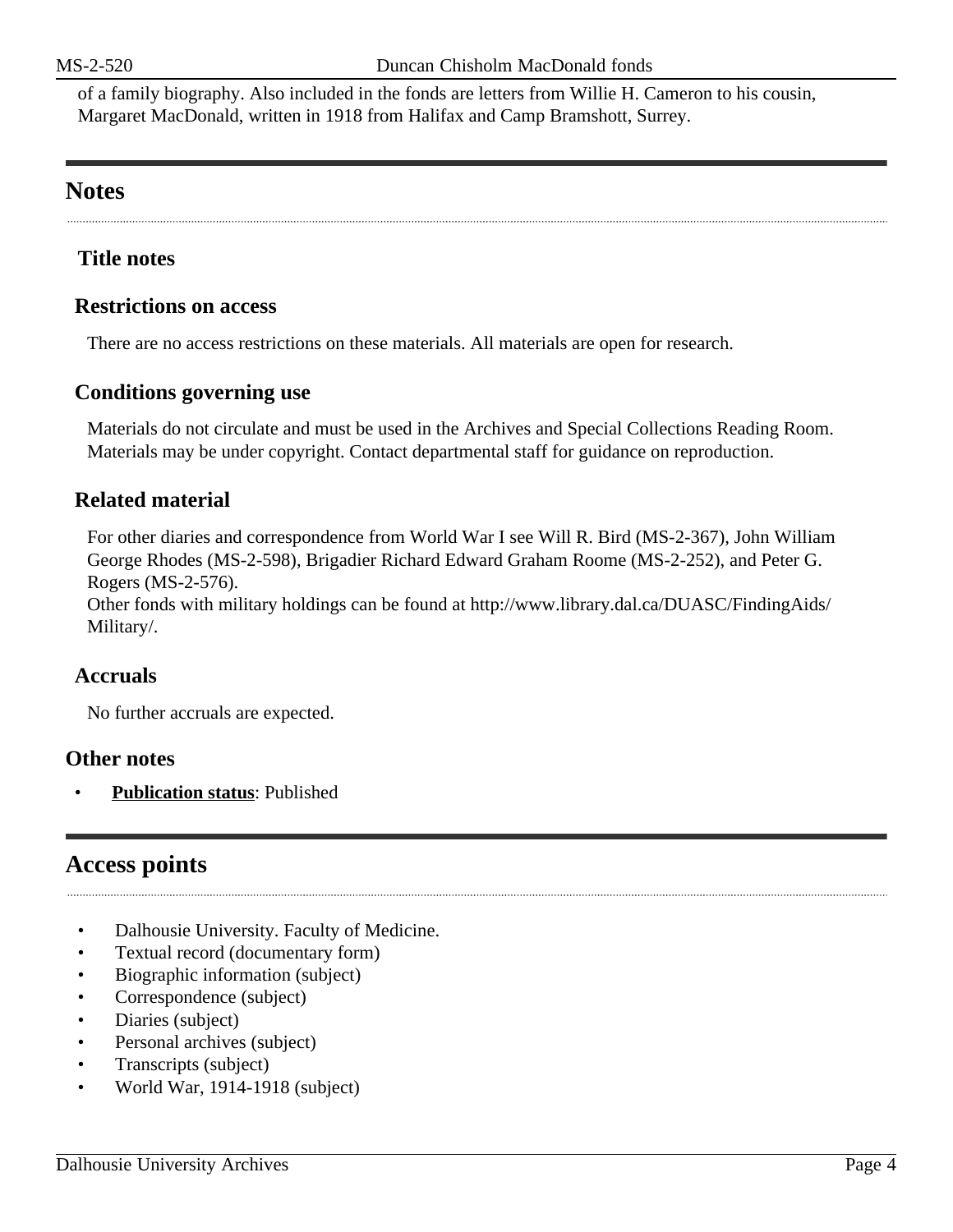# <span id="page-4-0"></span>**Collection holdings**

#### <span id="page-4-1"></span>**Series: MS-2-520, Box 1, Folders 1-5 - Letters from Duncan Chisholm MacDonald to his parents and siblings**

Title: Letters from Duncan Chisholm MacDonald to his parents and siblings

Reference code: MS-2-520, Box 1, Folders 1-5

Date: 1916-1919 (date of creation)

Physical description: 7 cm of textual records (5 folders)

### <span id="page-4-2"></span>**Series: MS-2-520, Box 1, Folder 6 - Letters from Willie Cameron to Margaret MacDonald**

Title: Letters from Willie Cameron to Margaret MacDonald

Reference code: MS-2-520, Box 1, Folder 6

Date: 1918 (date of creation)

Scope and content:

Folder includes several newspaper cuttings, a program for the Acadia Ladies' Seminary Class Day Exercises, and a letter from the Canadian Military School of Orthopedics and Physiotherapy responding to an application from Margaret MacDonald.

Physical description: 2 cm of textual records (1 folder)

#### <span id="page-4-3"></span>**Series: MS-2-520, Box 1, Folders 7-9 - Paginated transcript of MacDonal'd's diaries and letters**

Title: Paginated transcript of MacDonal'd's diaries and letters

Reference code: MS-2-520, Box 1, Folders 7-9

Date: [197-?] (date of creation)

Scope and content:

Includes a draft of foreward/preface of I.M. Parfitt's manuscript.

Physical description: 200 pages (3 folders)